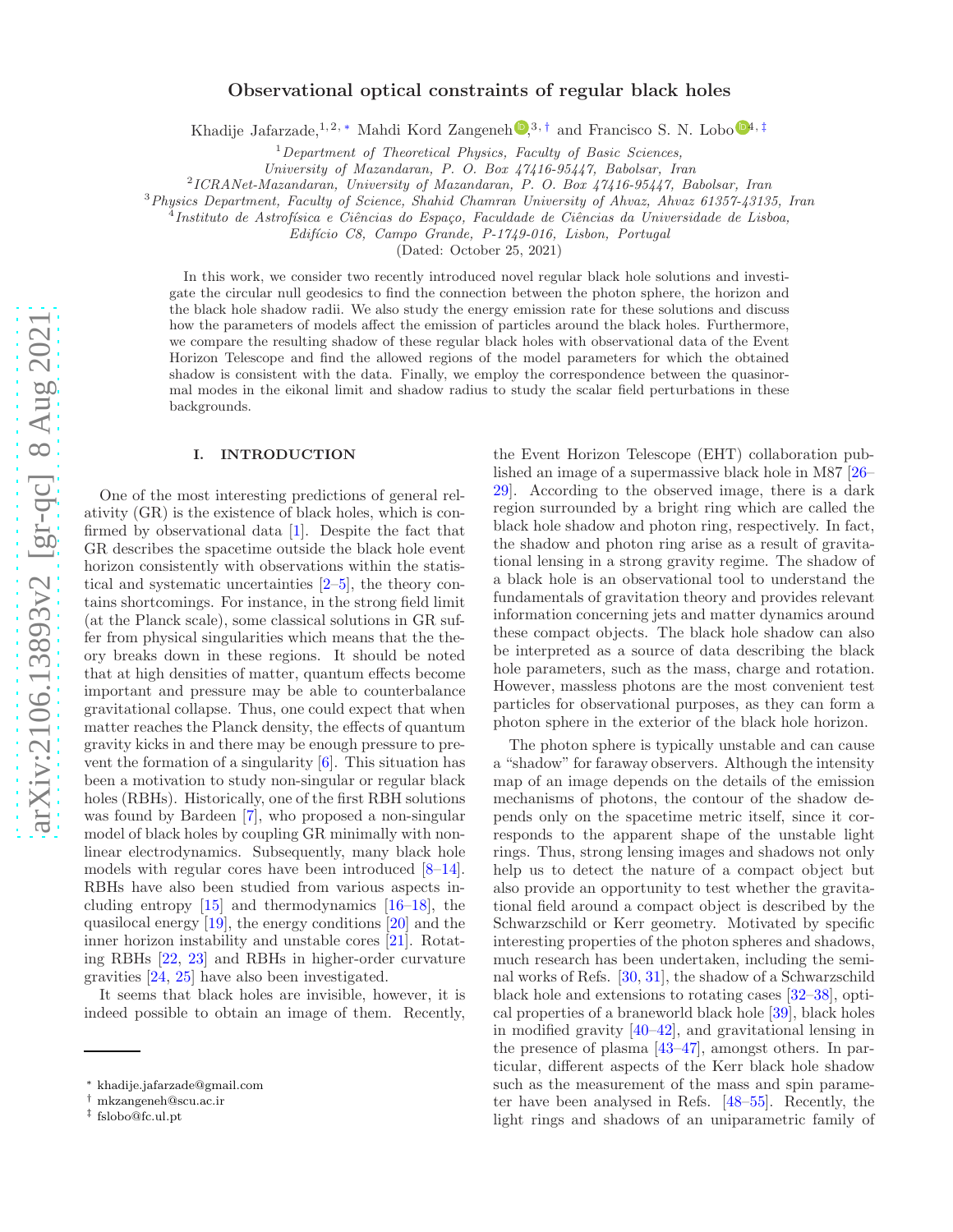spherically symmetric geometries interpolating between the Schwarzschild solution, a regular black hole, and a traversable wormhole, and dubbed as black bounces, all of them sharing the same critical impact parameter, were extensively studied in Ref. [\[56](#page-9-4)]. More specifically, the ray tracing method was considered in order to study the impact parameter regions corresponding to the direct, lensed, and photon ring emission, and it was found that there is a broadening of all these regions for the black bounce solutions as compared to the Schwarzschild one.

An interesting novel model of RBHs which has recently attracted much attention is the Simpson-Visser black-bounce geometry  $[57-60]$ . In Refs.  $[61, 62]$  $[61, 62]$  $[61, 62]$ , it was shown that the Simpson-Visser black-bounce is shadowdegenerate with Schwarzschild. In this paper, we first consider a charged black bounce and check whether such a condition can be satisfied for charged cases in the Simpson-Visser spacetime as well. In the following, we take into account another RBH with asymptotically Minkowski core [\[63,](#page-9-9) [64\]](#page-9-10) and show that although in the Simpson-Visser black-bounce geometry, the shadow radius is independent of its model parameter, one can find other RBHs in which the shadow radius is governed by the parameters of the model. We then compare the results to the shadow of the supermassive black hole at the center of M87 imaged by the EHT collaboration. This enables us to make some novel constraints on the parameters of the models. Furthermore, we also study the energy emission rate and quasinormal modes (QNMs) for these RBHs.

The plan of the paper is as follows: In Sec. [II,](#page-1-0) we introduce the charged black-bounce RBH model, review its properties and discuss the corresponding null geodesics. Then, we study the optical features including the geometrical shape of the shadow and the energy emission rate for this RBH in Subsec. [II A](#page-2-0) and discuss how the model parameters affect these quantities. In Subsec. [II B,](#page-3-0) we compare the resulting shadows to the one detected by the EHT collaboration and study the constraints on the parameters of the model. In Subsec. IIC, we employ the correspondence between QNMs and the black hole shadow in the eikonal limit to find the quasinormal frequencies under test scalar field perturbations. In Sec. [III,](#page-5-0) we consider another RBH with asymptotically Minkowski core and investigate the mentioned discussions for this solution. Finally, we discuss and summarize our results in Sec. [IV.](#page-6-0)

## <span id="page-1-0"></span>II. CHARGED BLACK-BOUNCE AND NULL **GEODESICS**

We first consider an interesting novel model of a RBH, recently proposed [\[65\]](#page-9-11), for which the general form of the metric is

$$
ds^{2} = -A(r)dt^{2} + B(r)dr^{2} + C(r)(d\theta^{2} + \sin^{2}\theta \, d\phi^{2}), \tag{1}
$$

where  $A(r)$ ,  $B(r)$ , and  $C(r)$  are given by

<span id="page-1-3"></span>
$$
A(r) = \frac{1}{B(r)} \equiv 1 - \frac{2m}{\sqrt{r^2 + a^2}} + \frac{Q^2}{r^2 + a^2}, \ C(r) = r^2 + a^2,
$$
\n(2)

in which  $m$  is the total mass,  $Q$  and  $a$  are the electric charge and bounce parameter, respectively. Note that the Reissner–Nordstrom solution is obtained for  $a = 0$ . This structure models a RBH with a horizon located at

$$
r_e = \sqrt{2m^2 - Q^2 - a^2 + 2m\sqrt{m^2 - Q^2}}.
$$
 (3)

For  $a > \sqrt{2m^2 - Q^2 + 2m\sqrt{m^2 - Q^2}}$ , no physical solution can be observed for the black bounce.

In order to investigate the optical properties of this black hole, we first find how light rays move around the black hole. To this purpose, we employ the geodesic equation to calculate the radius of the innermost circular orbit for a test particle in the background of the black hole. The geodesic motion of a massless photon, in the static spherically symmetric spacetime, can be obtained by the following Hamiltonian

<span id="page-1-1"></span>
$$
H = \frac{1}{2}g^{ij}p_i p_j = 0.
$$
 (4)

Due to the spherically symmetric characteristics of these black holes, without a loss of generality we consider trajectories of photons on the equatorial plane with  $\theta = \pi/2$ . Thus, Eq. [\(4\)](#page-1-1) can be written as

$$
\frac{1}{2} \left[ -\frac{p_t^2}{A(r)} + \frac{p_r^2}{B(r)} + \frac{p_\phi^2}{C(r)} \right] = 0, \tag{5}
$$

from which we deduce

$$
\dot{p}_t = -\frac{\partial H}{\partial t} = 0, \qquad \dot{p}_\phi = -\frac{\partial H}{\partial \phi} = 0,\tag{6}
$$

so that one can consider  $p_t$  and  $p_\phi$  as constants of motion. We define  $p_t = -E$  and  $p_{\phi} = L$ , where E and L are the energy and angular momentum of the photon, respectively.

The equations of motion for photons are obtained as

$$
\dot{t} = \frac{\partial H}{\partial p_t} = -\frac{p_t}{A(r)}, \quad \dot{r} = \frac{\partial H}{\partial p_r} = \frac{p_r}{B(r)}, \quad \dot{\phi} = \frac{\partial H}{\partial p_\phi} = \frac{p_\phi}{C(r)},
$$

where the overdot is the derivative with respect to the affine parameter and  $p_r$  is the radial momentum. These equations provide a complete description of the radial motion as

$$
\dot{r}^2 + V_{\text{eff}}(r) = 0,\t\t(7)
$$

where  $V_{\text{eff}}$  is the effective potential of the photon, given by

<span id="page-1-2"></span>
$$
V_{\text{eff}}(r) = \frac{1}{B(r)} \left[ \frac{L^2}{C(r)} - \frac{E^2}{A(r)} \right].
$$
 (8)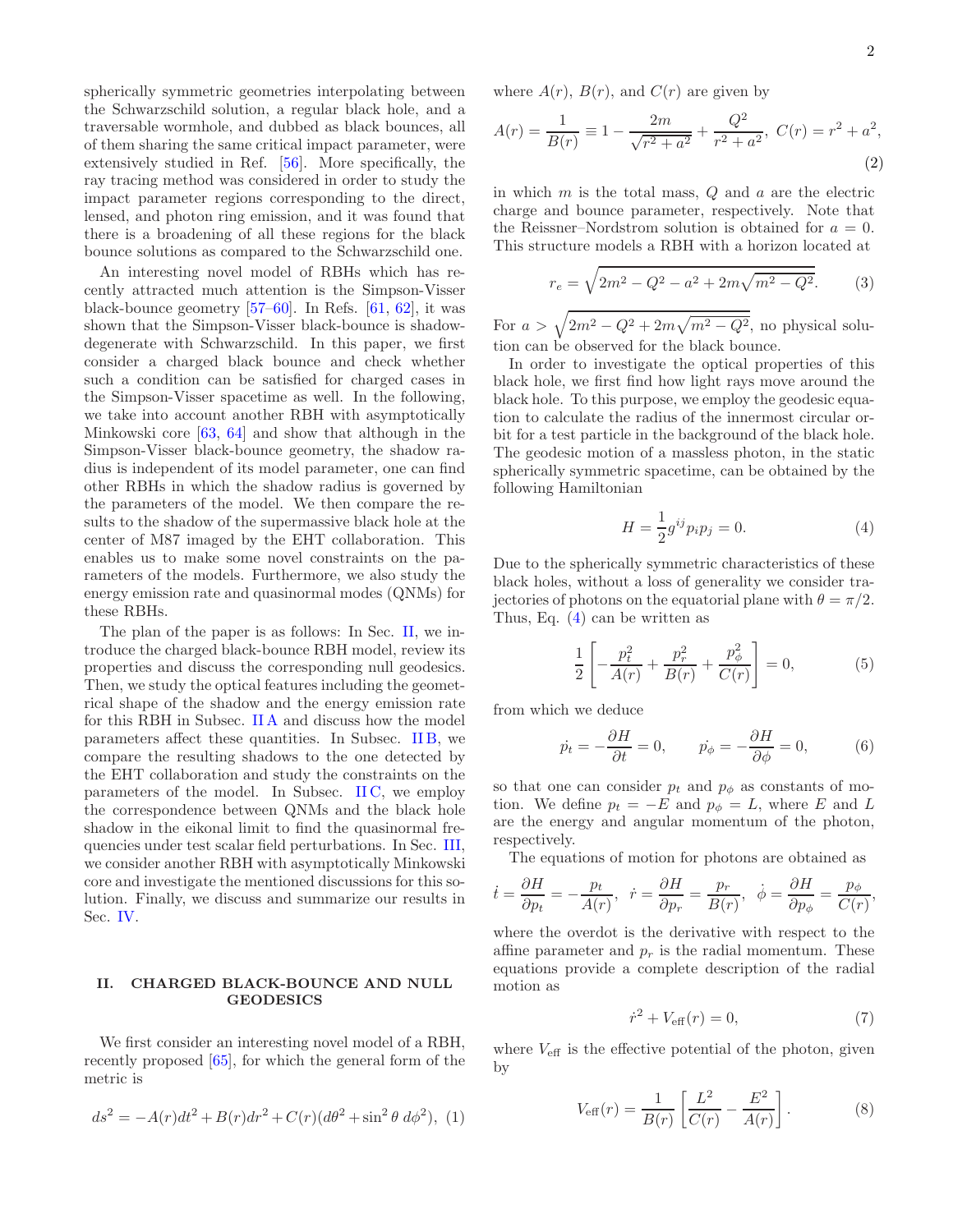

<span id="page-2-1"></span>FIG. 1. The behavior of effective potential  $V_{\text{eff}}(r)$  for  $E =$  $m = 1, Q = 0.2$  and bounce parameter  $a = 1$  with different values of L. The blue solid line is related to the place of the horizon where  $V_{\text{eff}} = -1$ .

The behavior of the photon's effective potential for different values of  $L$  is illustrated in Fig. [1.](#page-2-1) As we see the maximum of the potential increases as L increases. Since  $\dot{r}^2 \geq 0$ , we expect that the effective potential satisfies  $V_{\text{eff}} \leq 0$ . Thus, the photon trajectories can only appear for a negative effective potential. For lower values of  $L$ , an ingoing photon can fall into the black hole, whereas for larger values of  $L$ , it will be reflected before it falls into the black hole. An interesting phenomenon is related to the critical angular momentum  $L = L_p$  for which  $\max(V_{\text{eff}}) = 0$ . In this case, the photon has zero radial velocity at  $\max(V_{\text{eff}})$  and orbits the black hole due to its non-vanishing transverse velocity. For a spherically symmetric static black hole, it corresponds to the photon sphere. From what was expressed, one can find that the photon orbits are circular and unstable associated to the maximum value of the effective potential. Such a maximum value can be obtained by the following conditions

<span id="page-2-2"></span>
$$
V_{\text{eff}}(r_{ph}) = 0, \qquad V_{\text{eff}}'(r_{ph}) = 0, \qquad V_{\text{eff}}''(r_{ph}) < 0, \tag{9}
$$

where the first two conditions determine  $L_p$  and the photon sphere radius  $(r_{ph})$  respectively, while the third condition ensures that the photon orbit is unstable. Hereafter, we will fix  $E$  and  $m$  to unity, for simplicity, in our calculations.

## <span id="page-2-0"></span>A. Photon sphere, shadow and energy emission rate

In this subsection, we discuss the photon sphere, shadow and energy emission rate of the charged black bounce RBH. In the geometric optics limit, one can consider the motion of a photon as a null geodesic. We calculate the radius of the photon sphere and shadow for the black bounce solution by solving Eqs. [\(9\)](#page-2-2). Furthermore, we study the energy emission rate of each solution.



<span id="page-2-5"></span>FIG. 2. The black bounce shadow in the celestial plane  $(\alpha - \beta)$ for  $m = 1$ .

Taking into account the effective potential [\(8\)](#page-1-2) and conditions [\(9\)](#page-2-2),  $V'_{\text{eff}}(r_{ph}) = 0$  gives  $C'(r_{ph})A(r_{ph}) A'(r_{ph})C(r_{ph}) = 0$  and using the metric functions [\(2\)](#page-1-3), we have

<span id="page-2-3"></span>
$$
X^2 - 3mX + 2Q^2 = 0,\t(10)
$$

where  $X = \sqrt{r_{ph}^2 + a^2}$ . Solving Eq. [\(10\)](#page-2-3), one can obtain the following relation

$$
X = \frac{1}{2} \left( 3m + \sqrt{9m^2 - 8Q^2} \right) = r_{ph}^{(\text{RN})},\qquad(11)
$$

which shows that  $X$  is equal to photon radius of the Reissner-Nordstrom black hole,  $r_{ph}^{(\rm RN)}$ . It is evident that the condition  $Q < \frac{3}{2\sqrt{2}}m$  should be satisfied in order to have real X.

The corresponding constant of motion  $L/E$  for this photon sphere is obtained by  $V_{\text{eff}}(r_{ph}) = 0$  and is given as [\[66](#page-9-12)]

<span id="page-2-4"></span>
$$
r_{sh} = \frac{L_p}{E} = \sqrt{\frac{C(r_{ph})}{A(r_{ph})}},\tag{12}
$$

where  $r_{sh}$  is the radius of shadow. Thus, using Eq. [\(12\)](#page-2-4), the shadow radius takes the form

$$
r_{sh} = \frac{X^2}{\sqrt{Q^2 - 2mX + X^2}}.\tag{13}
$$

The above equation shows automatically that the shadow radius is the same for the Reissner-Nordstrom and Simpson-Visser geometries. As we see, although the radius of the photon sphere depends on the bounce parameter, the shadow radius is independent of this parameter. This reconfirms the results of [\[61](#page-9-7), [62\]](#page-9-8) for uncharged black bounce geometry and shows that even in the presence of electric charge, the shadow radius of Simpson-Visser black-bounce is independent of its model parameter.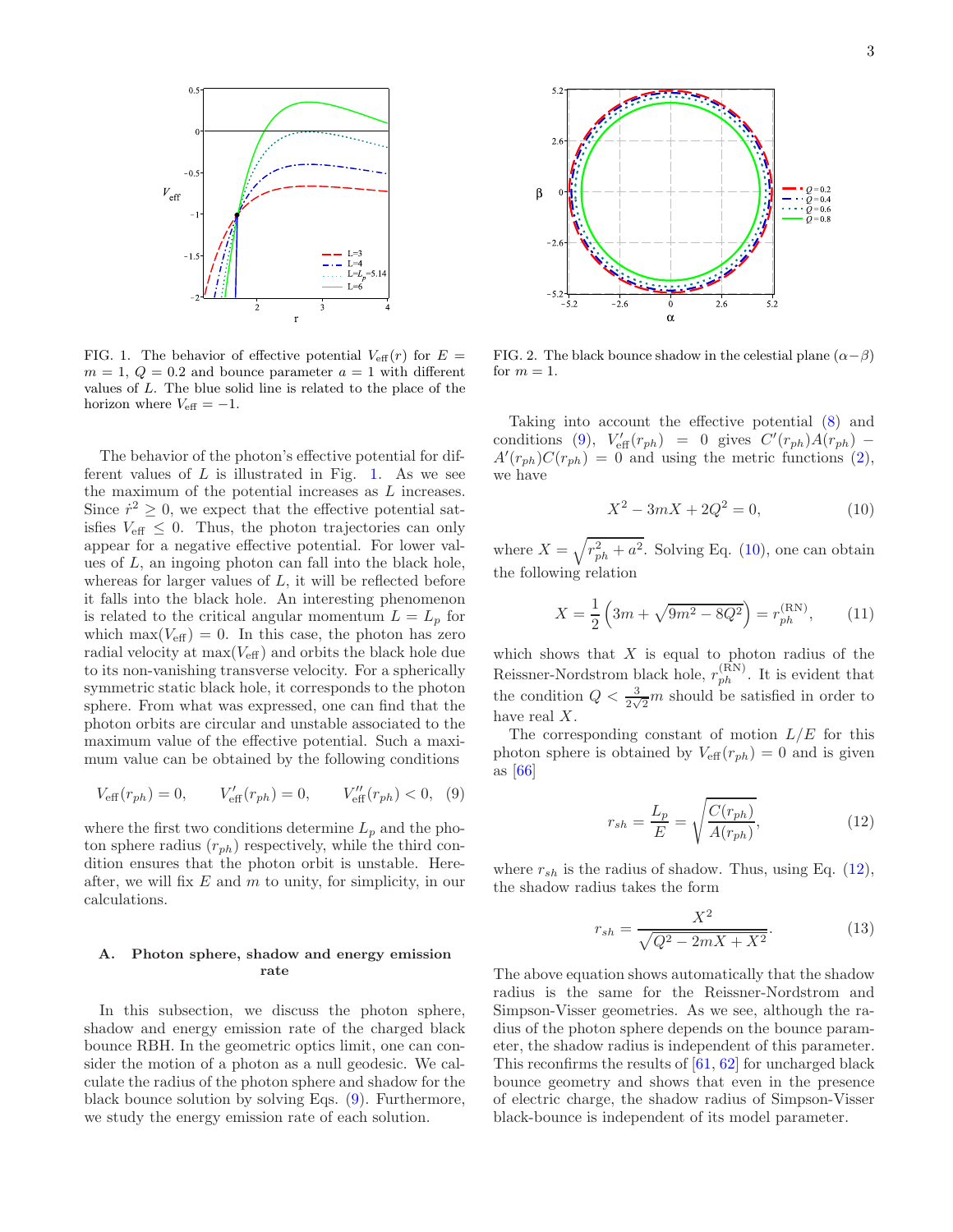<span id="page-3-3"></span>

<span id="page-3-2"></span>FIG. 3. The energy emission rate versus  $\omega$  for the charged black bounce with  $m = 1$  and different values of bounce parameter and electric charge.

It is worthwhile to mention that in Ref. [\[67](#page-9-13)], the authors found the following inequalities between several parameters characterizing the black hole size:

<span id="page-3-1"></span>
$$
\frac{3}{2}r_e \le r_{ph} \le \frac{r_{sh}}{\sqrt{3}} \le 3m.
$$
 (14)

Applying these inequalities [\(14\)](#page-3-1) to the the Simpson-Visser black-bounce geometry, according to our investigations, these inequalities are preserved for all values of the bounce parameter a.

Here, we explore the influence of the electric charge and bounce parameter on the optical quantities. As we have already mentioned, the shadow radius depends only on the electric charge for a fixed mass parameter. This effect is depicted in Fig. [2](#page-2-5) which displays the decreasing contribution of the electric charge on the shadow radius.

Next, we investigate the emission of particles around this black hole solution. It was shown that for a far distant observer, the absorption cross-section corresponds to the black hole shadow [\[68](#page-9-14)[–70](#page-9-15)]. In general, at very high energies, the absorption cross-section for spherically symmetric black holes oscillates around a limiting constant value  $\sigma_{lim}$  which is approximately equal to the area of the photon sphere  $(\sigma_{lim} \approx \pi r_{sh}^2)$ . The energy emission rate can be obtained by the following relation

<span id="page-3-6"></span>
$$
\frac{d^2\mathcal{E}(\omega)}{dt d\omega} = \frac{2\pi^3 \omega^3 r_{sh}^2}{e^{\frac{\omega}{T}} - 1},\tag{15}
$$

where  $\omega$  is the emission frequency and T is the Hawking temperature. For the charged black bounce, the Hawking temperature is given by

$$
T = \frac{r_e}{2\pi} \frac{m\sqrt{a^2 + r_e^2} - Q^2}{(a^2 + r_e^2)^2}.
$$
 (16)

Figure [3](#page-3-2) depicts the behavior of energy emission rate as a function of  $\omega$ . Taking a close look at Figure [3\(a\),](#page-3-3) one can find that the maximum value of the emission

<span id="page-3-4"></span>rate decreases and shifts to low frequencies as the bounce parameter increases. In fact, reducing this parameter leads to a fast emission of particles. Regarding the effect of electric charge, as we see from Fig.  $3(b)$ , it has a decreasing effect on this quantity similar to the bounce parameter.

#### <span id="page-3-0"></span>B. Comparison with the EHT data

In this subsection, we compare the resulting shadows for the charged black-bounce RBH with the one detected by the Event Horizon Telescope (EHT) [\[26](#page-8-15)]. As we showed, the shadow size depends on the electric charge and, consequently, this parameter should be constrained in order to have a result which is consistent with the EHT observation.

According to the obtained results in Ref. [\[26](#page-8-15)], the angular size of the shadow of M87<sup>\*</sup> is  $\delta = (42 \pm 3)\mu as$ . Following [\[29](#page-8-16)], the distance to M87\* is obtained as  $D = 16.8^{+0.8}_{-0.7} Mpc$ , while the mass of the object is  $M = (6.5 \pm 0.9) \times 10^9 M_{\odot}$  with  $M_{\odot}$  the mass of the Sun. These numbers imply that the diameter of the shadow in units of mass should be [\[71,](#page-9-16) [72\]](#page-9-17)

<span id="page-3-5"></span>
$$
d_{M87^*} \equiv \frac{D\delta}{M} \approx 11.0 \pm 1.5. \tag{17}
$$

As we see from Eq. [\(17\)](#page-3-5), within  $1\sigma$  uncertainty  $9.5 \lesssim$  $d_{M87*} \leq 12.5$  whereas within  $2\sigma$  uncertainty 8.0  $\lesssim$  $d_{M87*} \lesssim 14.0.$ 

In Fig. [4](#page-4-1) we have plotted the diameter of the resulting shadow as a function of the electric charge together with  $1\sigma$  and  $2\sigma$  confidence intervals on the diameter of the shadow of M87\*. From this figure it is evident that one can set an upper limit on the electric charge such that if this quantity increases too much, the size of the shadow is inconsistent with observations. From this parameter scan, one can also find a rough upper limit of  $Q \leq 0.68$ at  $1\sigma$  and  $Q \leq 1.0$  at  $2\sigma$ .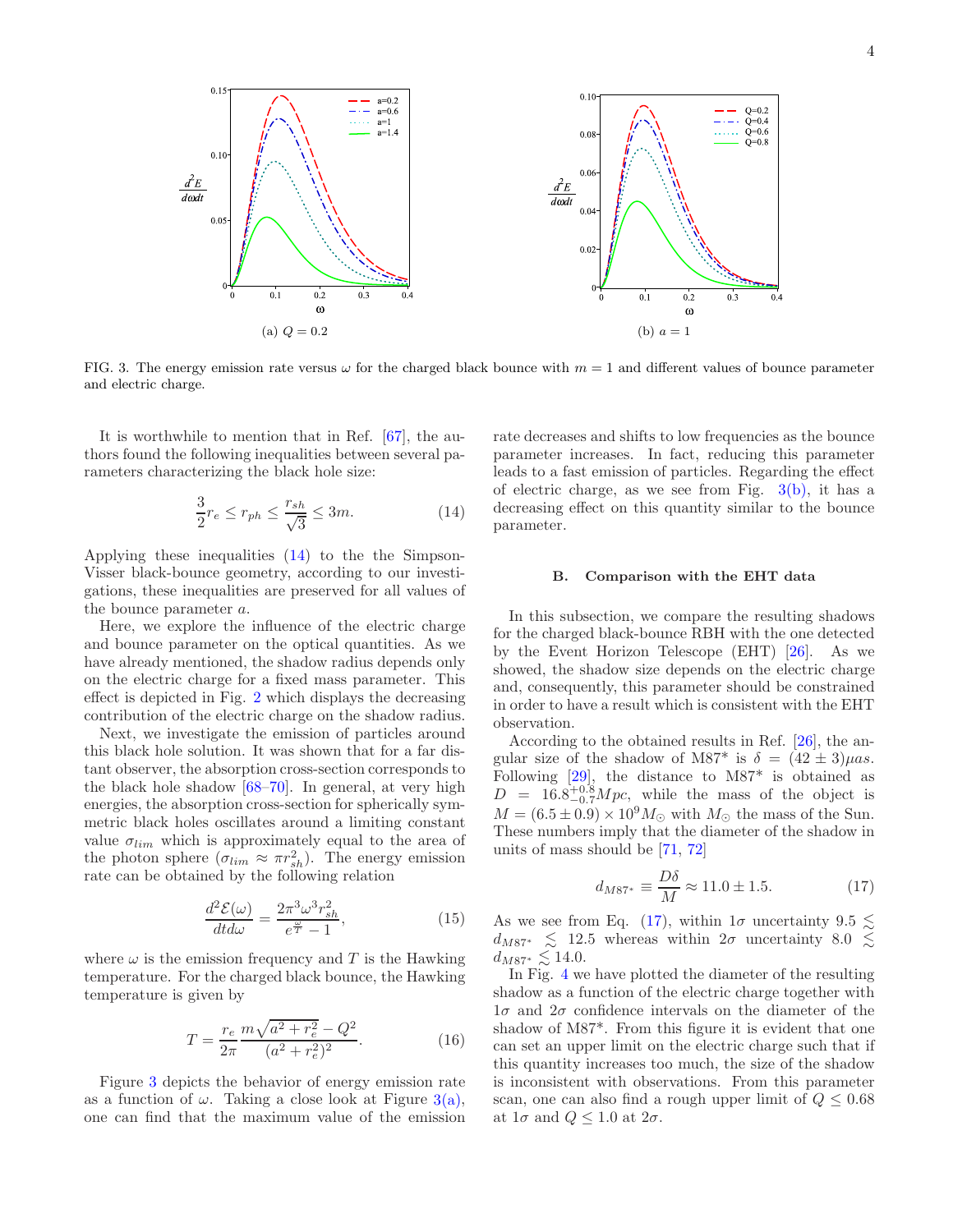

<span id="page-4-1"></span>FIG. 4. Diameter of the shadow  $(d_{sh})$  of the charged black bounce as a function of the electric charge. The shaded regions indicate the values of  $d_{sh}$  consistent with the EHT data. The green shaded region gives the  $1\sigma$  confidence region for  $d_{sh}$ , whereas the cyan shaded region gives the  $2\sigma$  confidence region.

## <span id="page-4-0"></span>C. Quasinormal modes

In this subsection, we employ the shadow results to investigate one of the interesting dynamic properties of black holes, namely, quasinormal modes (QNMs). In fact, black holes always interact with matter and fields around them and as a result of these interactions, they take a perturbed state. When black holes are perturbed, they tend to relax towards equilibrium. Such a process is done through the emission of QNMs.

Here, we consider the propagation of a massless scalar field  $\Phi$  in a fixed gravitational background. The equation of motion for  $\Phi$  is then given by the usual Klein-Gordon equation  $\nabla^{\mu}\nabla_{\mu}\Phi = 0$ . In order to solve this equation, one can apply the method of separation of variables as follows

$$
\Phi(t, r, \theta, \phi) = \frac{\psi(r)}{r} e^{-i\omega t} Y_{lm}(\theta, \phi), \tag{18}
$$

where  $Y_{lm}(\theta, \phi)$  are the standard spherical harmonics, and  $\omega$  is the frequency of the perturbation. Using the above ansatz, it is straightforward to obtain the radial part of the wave equation which is a second order differential equation

$$
\frac{d^2\psi}{dx^2} + \left[\omega^2 - V(x)\right]\psi = 0,\tag{19}
$$

where  $x \equiv \int dr / A(r)$  is the tortoise coordinate. Finally, the effective potential for scalar perturbations is given by

$$
V_s(r) = A(r) \left( \frac{l(l+1)}{r^2} + \frac{A'(r)}{r} \right),
$$
 (20)

where the prime denotes the derivative with respect to  $r$ , and  $l \geq 0$  is the angular number.

Over the years, several different methods have been suggested to compute the QNMs of black holes such as the WKB approximation [\[73\]](#page-9-18), series solutions in asymptotically AdS backgrounds [\[74\]](#page-9-19), Leaver's continued fraction method [\[75](#page-9-20)] and the monodromy methods [\[76\]](#page-9-21). Among different methods, semi-analytical methods based on WKB approximation are the most popular ones due to sufficient accuracy [\[77](#page-9-22)[–81\]](#page-10-0). Within the WKB approximation, the QN frequencies are given by

$$
\omega_n^2 = V_0 + \sqrt{-2V_0''}\Lambda(n) - i\nu\sqrt{-2V_0''}\left[1 + \Pi(n)\right], \quad (21)
$$

where  $\nu = n + 1/2$  with  $n = 0, 1, 2...$  is the overtone number.  $V_0$  represents the height of the barrier, namely, the maximum of the potential and  $V''_0$  is the second derivative of the potential evaluated at the maximum.  $\Lambda(n)$ and  $\Pi(n)$  are complicated expressions of n and higher derivatives of the potential evaluated at the maximum. Their precise forms can be found in Refs. [\[80,](#page-10-1) [81\]](#page-10-0).

Here we study the effects of the model's parameters on the scalar field perturbation by using the correspondence between QNMs in the eikonal limit and shadow radius [\[82,](#page-10-2) [83](#page-10-3)]. In the eikonal regime, the WKB approximation becomes far accurate, hence the QN spectrum can be computed within the first order WKB semi-analytical approach. In such a limit the angular momentum term would be the dominant one in the effective potential barrier. In this limit, QNM frequencies can be obtained by the following relation [\[84\]](#page-10-4)

$$
\omega = l \Omega - i \left( n + \frac{1}{2} \right) |\lambda|, \tag{22}
$$

where  $\Omega$  is the coordinate angular velocity given as,

<span id="page-4-2"></span>
$$
\Omega = \frac{\dot{\phi}}{\dot{t}} = \sqrt{\frac{A(r_{ph})}{C(r_{ph})}} = \frac{1}{r_{sh}},\tag{23}
$$

and the Lyapunov exponent  $\lambda$  is interpreted as the decay rate of the unstable circular null geodesics and is expressed as

<span id="page-4-3"></span>
$$
\lambda = \sqrt{\frac{-V_{\text{eff}}''(r_{ph})}{2t^2}}.\tag{24}
$$

Note that for spherically symmetric black holes,  $r_{ph}$ matches the place in which the potential is maximum. Taking into account Eqs.  $(23)$  and  $(24)$ , we are in a position to probe how the model's parameters affect QNMs. Now, we would like to study the QN frequencies around the black bounce. According to Eq.  $(23)$ , the real part of the QNM frequency  $\text{Re}(\omega)$  depends only on the electric charge, whereas the imaginary part  $\text{Im}(\omega)$  is dependent on both parameters (see Eq.  $(24)$ ). Fig.  $5(a)$  gives a simple illustration of the influence of electric charge on Re( $\omega$ ). Clearly, Re( $\omega$ ) is an increasing function of the electric charge. This indicates that the scalar field perturbations in the presence of electric charge oscillate faster as compared to neutral black holes. Regarding the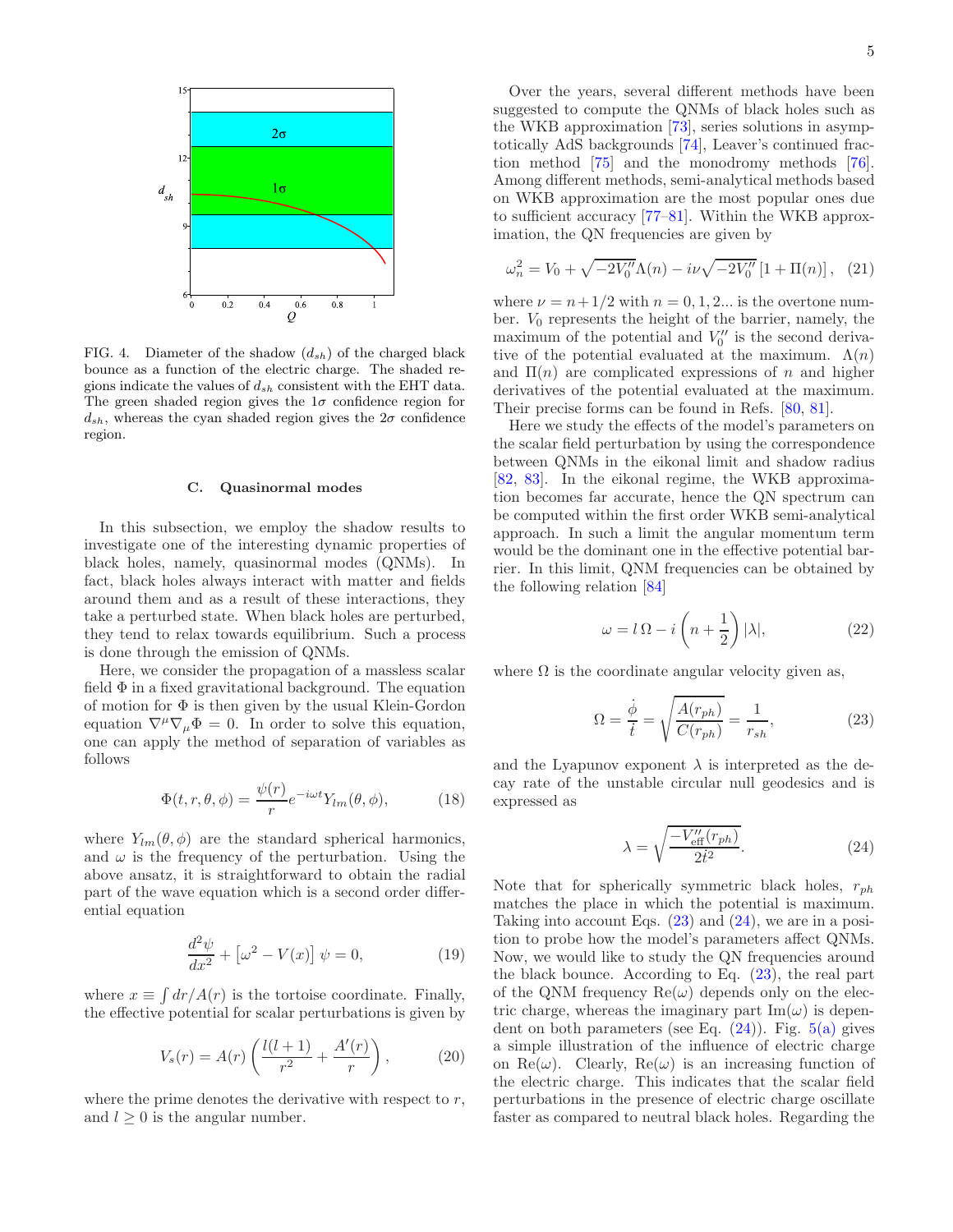<span id="page-5-1"></span>

FIG. 5. The behavior of Re( $\omega$ ) and Im( $\omega$ ) with respect to electric charge for  $m = 1, n = 0, l = 2$  and different values of the bounce parameter.

effect of this parameter on  $\text{Im}(\omega)$ , taking a close look at Fig. [5\(b\),](#page-5-2) one can find that depending on the value of the bounce parameter  $a$ , increasing  $Q$  leads to the increasing or decreasing the imaginary value of the QNM frequency. For larger values of a, increasing Q makes the decreasing of  $\text{Im}(\omega)$ , indicating that the scalar field perturbations decay slower under such conditions. For smaller values of a, all curves increase firstly with the growth of Q, then they gradually decrease by increasing this parameter. In other words, they have a global maximum value. This means that there exists a finite value of the electric charge where the scalar field perturbations decay very fast. Fig. [5\(b\)](#page-5-2) also shows the influence of the bounce parameter on  $\text{Im}(\omega)$ , which reveals the fact that the existence of a smaller bounce parameter makes the perturbations decay faster.

## <span id="page-5-0"></span>III. RBH WITH ASYMPTOTICALLY MINKOWSKI CORE

Although for the Simpson-Visser black-bounce geometry the shadow radius is independent of its model parameter, one can find other regular black holes for which the shadow radius is governed by the model's parameters. In this section, we are interested in considering another RBH with an exponentially suppressing mass (in the asymptotically Minkowski core region) controlled by a suppression parameter.

The metric functions for this black hole are [\[63,](#page-9-9) [64\]](#page-9-10)

$$
A(r) = \frac{1}{B(r)} \equiv 1 - \frac{2me^{-\frac{a}{r}}}{r}, \quad C(r) = r^2, \tag{25}
$$

where  $m$  and  $a$  are, respectively, the mass and the suppression parameter. Evidently, for  $a = 0$ , this solution reduces to the Schwarzschild case. For  $0 < a < 2m/e$ , we have physical black hole solutions for which horizons

<span id="page-5-2"></span>

<span id="page-5-3"></span>FIG. 6. The behavior of effective potential  $V_{\text{eff}}(r)$  for  $E =$  $m = 1$  and suppression  $a = 0.2$  with different values of L.

are given by [\[63](#page-9-9), [64](#page-9-10)]

$$
r_e = 2me^{W(-\frac{a}{2m})},\tag{26}
$$

where  $W(x)$  is the real-valued Lambert W function.

Now, we calculate the optical quantities mentioned in the previous section for this model as well, and explore the effect of suppression parameter on them. To do so, we first calculate  $V_{\text{eff}}$  through Eq. [\(8\)](#page-1-2) and investigate its behavior which is illustrated in Fig. [6.](#page-5-3) According to this figure, the effective potential has positive values for  $L > 4.831$  which is physically unacceptable.

In order to calculate the radius of photon sphere, we employ  $V'_{\text{eff}}(r_{ph}) = 0$  which leads to the following relation

<span id="page-5-4"></span>
$$
2r_{ph}^2e^{\frac{a}{r_{ph}}} - 6mr_{ph} + 2ma = 0.
$$
 (27)

Using Eq.  $(12)$ , we can calculate the shadow radius as

<span id="page-5-5"></span>
$$
r_{sh}^2 = \frac{L_p^2}{E^2} = \frac{r_{ph}^2}{A(r_{ph})}.
$$
 (28)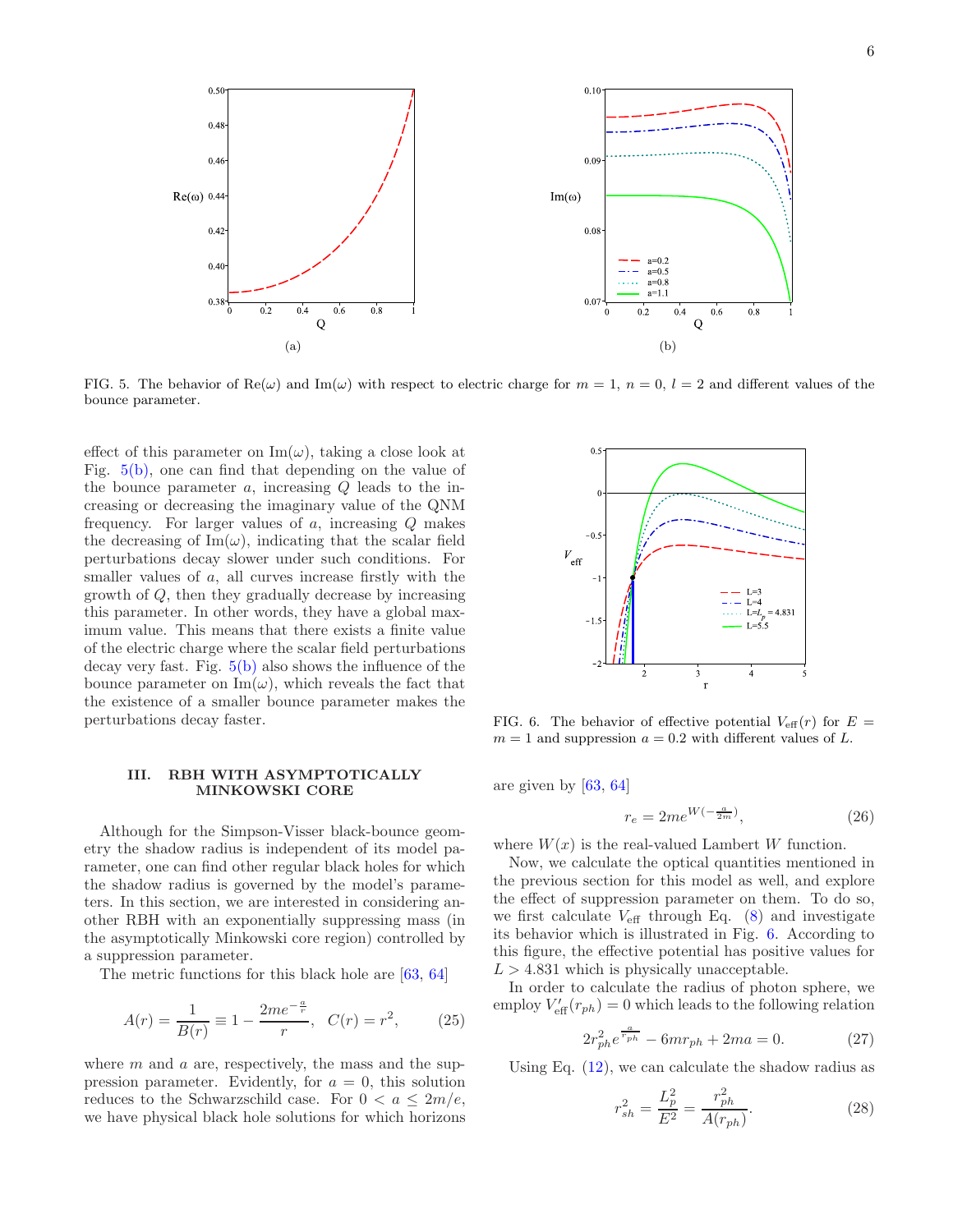As we see, Eq. [\(27\)](#page-5-4) is not solvable exactly and has to be solved numerically. In table [I,](#page-6-1) we list the numerical solutions of Eqs. [\(27\)](#page-5-4) and [\(28\)](#page-5-5) as well as the event horizon radius  $r_e$ , for various suppression parameters and compare our results to those of the Schwarzschild solution given by  $a = 0$ . We verify that  $r_e$ ,  $r_{ph}$  and  $r_{sh}$  are decreasing functions of a. To investigate the inequality relations [\(14\)](#page-3-1), from data of table [I,](#page-6-1) one could check that these relations are preserved for the corresponding black hole solution.

| $\boldsymbol{a}$ | $r_e$ | $r_{ph}$ | $r_{sh}$ | $r_{ph}$<br>$3r_e/2$ | $r_{ph}$<br>3m | $r_{sh}$<br>$\sqrt{3r_{ph}}$ | $rac{r_{sh}}{3\sqrt{3m}}$ |
|------------------|-------|----------|----------|----------------------|----------------|------------------------------|---------------------------|
| 0.0              | 2.0   | 3.0      | 5.19     | 1.0                  | 1.0            | 1.0                          | 1.0                       |
| 0.1              | 1.89  | 2.86     | 5.01     | 1.008                | 0.95           | 1.012                        | 0.96                      |
| 0.2              | 1.78  | 2.71     | 4.83     | 1.014                | 0.90           | 1.029                        | 0.92                      |
| 0.24             | 1.74  | 2.65     | 4.75     | 1.015                | 0.88           | 1.030                        | 0.91                      |
| 0.3              | 1.67  | 2.56     | 4.63     | 1.021                | 0.85           | 1.044                        | 0.89                      |
| 0.4              | 1.54  | 2.39     | 4.21     | 1.034                | 0.79           | 1.071                        | 0.81                      |
| 0.5              | 1.39  | 2.21     | 4.18     | 1.059                | 0.73           | 1.092                        | 0.79                      |
| 0.57             | 1.28  | 2.06     | 4.00     | 1.075                | 0.68           | 1.121                        | 0.77                      |
| 0.6              | 1.22  | 2.03     | 3.92     | 1.094                | 0.66           | 1.116                        | 0.75                      |
| 0.7              | 0.97  | 1.73     | 3.61     | 1.183                | 0.57           | 1.203                        | 0.69                      |

<span id="page-6-1"></span>TABLE I. The values of event horizon  $r_e$ , photon sphere  $r_{ph}$ and shadow  $r_{sh}$  radii and some combinations of them relating to the inequality relations  $(14)$ , for different values of suppression parameter a with  $m = 1$ .

As we discussed in the previous section, the energy emission rate could be obtained by Eq.  $(15)$  in which T is the Hawking temperature given by

$$
T = \frac{me^{-\frac{a}{r_e}}(1 - \frac{a}{r_e})}{\pi r_e^2}.
$$
\n(29)

In Fig. [7,](#page-6-2) the behavior of the energy emission rate with respect to  $\omega$  is displayed. As one can see, there exists a peak for the energy emission rate which decreases by increasing the suppression parameter a and shifts to the low frequencies with growth of this parameter. In other words, a decrease of a implies a fast emission of particles. This shows that the black hole has a shorter lifetime in the presence of a smaller suppression parameter.

## A. Comparison with the EHT data

Here we examine the compatibility of the resulting shadow of RBHs with asymptotically Minkowski core with EHT data. As it was mentioned, the shadow size for such black holes is a decreasing function of a. Since increasing this parameter leads to a smaller diameter of the shadow (see table [I\)](#page-6-1), we can expect to set an upper limit on a to have a consistent result with the EHT detection. Taking a close look at table [I,](#page-6-1) one can find that  $9.5 < d_{sh} = 2r_{sh} < 12.5$  (1 $\sigma$  confidence interval) occurs in the range of  $0 < a < 0.24$ . Within the  $2\sigma$  un-



<span id="page-6-2"></span>FIG. 7. The energy emission rate versus  $\omega$  for RBHs with asymptotically Minkowski core with  $m = 1$  and different values of suppression parameter.

certainty, namely,  $8.0 < d_{sh} < 14.0$ , the acceptable range is  $0 < a < 0.57$ .

## B. Quasinormal modes

Now, we are interested in studying the QNMs around this kind of black holes with the help of Eqs. [\(23\)](#page-4-2) and [\(24\)](#page-4-3). The behavior of the real and the imaginary parts of the QNMs' frequencies versus the suppression parameter a for RBHs with asymptotically Minkowski core is depicted in Fig. [8.](#page-7-2) From Fig.  $8(a)$ , we see that the real part of the QN frequencies is an increasing function of a. This shows that the scalar field perturbations around the corresponding black hole oscillate with more energy for large values of this parameter. Taking a look at Fig. [8\(b\),](#page-7-4) one can find that the absolute value of the imaginary part of  $\omega$  reduces with the growth of a. Since the inverse of  $|\omega_I|$  determines the damping time,  $t_D = |\omega_I|^{-1}$ , one can say that the scalar perturbations decay more slowly for the larger suppression parameter.

### <span id="page-6-0"></span>IV. DISCUSSION AND CONCLUSION

In this paper, we considered two interesting novel RBHs. One of them is a RBH characterised by a bounce parameter which shows an unusual feature of bouncing into a future incarnation of the universe rather than back into our own one. The other one is a structure with an exponentially suppressing mass (in the asymptotically Minkowski core region) controlled by a suppression parameter.

First, we performed an in-depth study of the optical features on a charged black bounce and explored the impact of the bounce parameter and electric charge on them. The results indicated that although the radius of the photon sphere depends on both parameters a and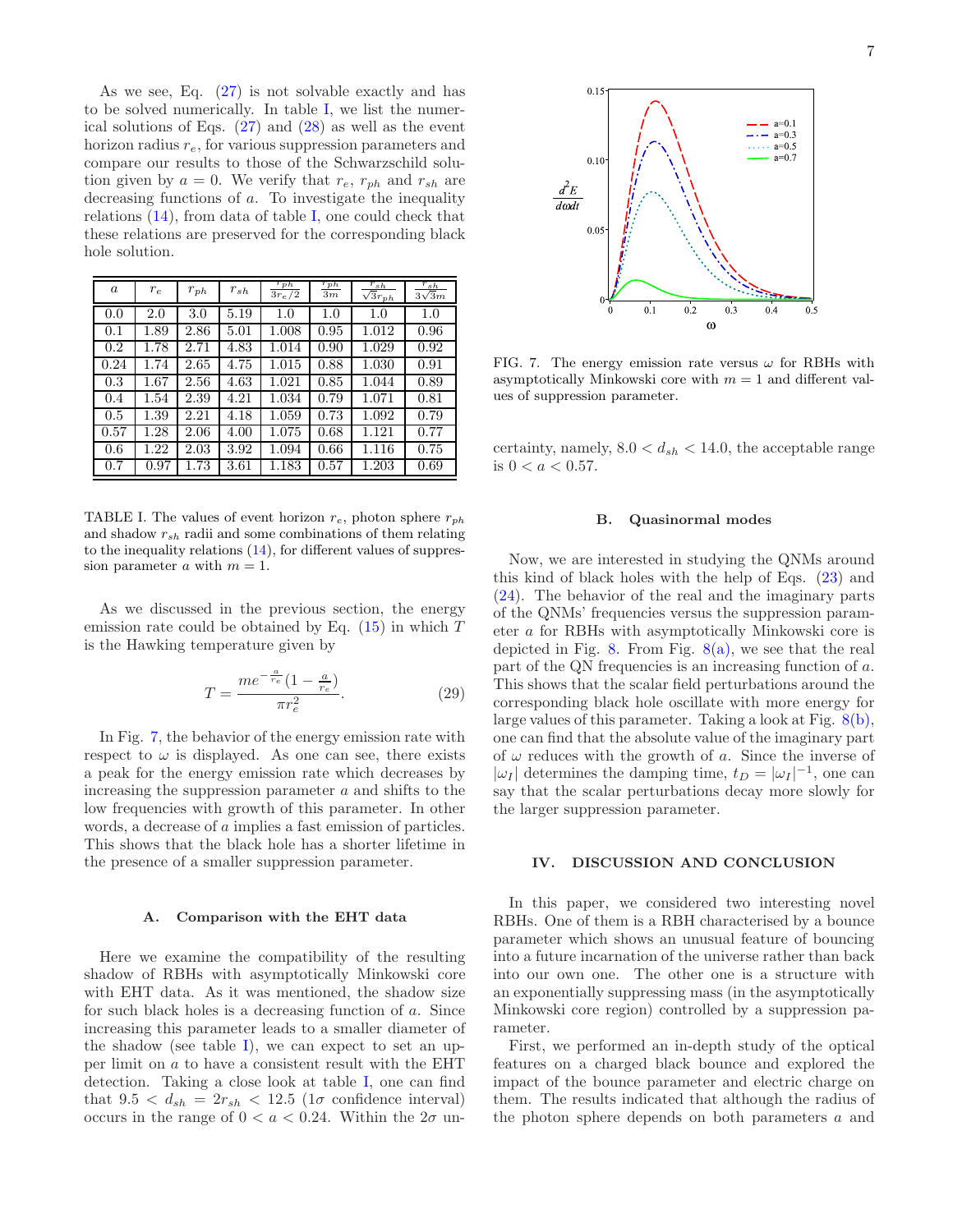<span id="page-7-3"></span>

<span id="page-7-2"></span>FIG. 8. The behavior of Re( $\omega$ ) and Im( $\omega$ ) with respect to the suppression parameter for  $m = 1, n = 0$  and  $l = 2$ .

Q for fixed mass, the shadow radius is independent of the bounce parameter and is just affected by the electric charge. Then, we continued by investigating the energy emission rate and examining the influence of the parameters on the radiation process. The results showed that as the effects of electric charge and bounce parameter get stronger, the the evaporation process gets slower. In other words, the lifetime of this black hole would be longer under such conditions.

Studying the mentioned optical properties of RBHs with the asymptotically Minkowski core, we found that both the photon sphere and the shadow radii depend on the model parameter, namely, the suppression parameter in this case and are decreasing functions of the parameter. Regarding the effect of this parameter on the energy emission rate, our findings showed that the decreasing suppression parameter leads to a fast emission of particles. Thus, this black hole will have a short lifetime in the presence of a smaller suppression parameter.

Furthermore, we compared the resulting shadows to data of the EHT collaboration in order to find the allowed values of the model parameters. We found an upper limit for the electric charge so that the black bounce shadow has a size which is compatible with the EHT observations. Regarding the shadow size of the suppressed asymptotic Minkowski core regular black hole, we found that there is an upper limit for the suppression parameter for which the resulting shadow would be consistent with observational data.

<span id="page-7-4"></span>Finally, we used the correspondence between the shadow radius and QNMs' frequencies and investigated scalar field perturbations around the above-mentioned RBHs. Calculating the QNMs for RBHs with an asymptotically Minkowski core, we found that the scalar field perturbations around these black holes oscillate with more energy and decay slower for a larger suppression parameter. Regarding the charged black bounce, our results illustrated that the electric charge has an increasing effect on the real value of the QN frequency, whereas its effect on the imaginary part is dependent on the values of the bounce parameter. For large values of this parameter, Im( $\omega$ ) is a decreasing function of Q, while for smaller values,  $\text{Im}(\omega)$  grows up to a maximum value with increase of Q and then gradually reduces as the electric charge increases more.

## ACKNOWLEDGMENTS

MKZ would like to thank Shahid Chamran University of Ahvaz, Iran for supporting this work. FSNL acknowledges support from the Fundação para a Ciência e a Tecnologia (FCT) Scientific Employment Stimulus contract with reference CEECINST/00032/2018, and funding from the research grants No. UID/FIS/04434/2020, No. PTDC/FIS-OUT/29048/2017 and No. CERN/FIS-PAR/0037/2019.

- <span id="page-7-0"></span>[1] B. P. Abbott et al. [LIGO Scientific and VIRGO], GW170104: Observation of a 50-Solar-Mass Binary Black Hole Coalescence at Red-shift 0.2, [Phys. Rev. Lett.](https://journals.aps.org/prl/issues/118/22) **118**, 221101 (2017), [\[arXiv:1706.01812\]](https://arxiv.org/abs/1706.01812).
- <span id="page-7-1"></span>[2] B. P. Abbott et al. [LIGO Scientific and VIRGO], Tests of general relativity with

GW150914, [Phys. Rev. Lett.](https://doi.org/10.1103/PhysRevLett.116.221101) 116, 221101 (2016), [\[arXiv:1602.03841\]](https://arxiv.org/abs/1602.03841).

- [3] A. Hees et al., Testing General Relativity with stellar orbits around the supermassive black hole in our Galactic center, [Phys. Rev. Lett.](https://doi.org/10.1103/PhysRevLett.118.211101) 118, 211101 (2017), [\[arXiv:1705.07902\]](https://arxiv.org/abs/1705.07902).
- [4] B. P. Abbott et al. [LIGO Scientific and VIRGO],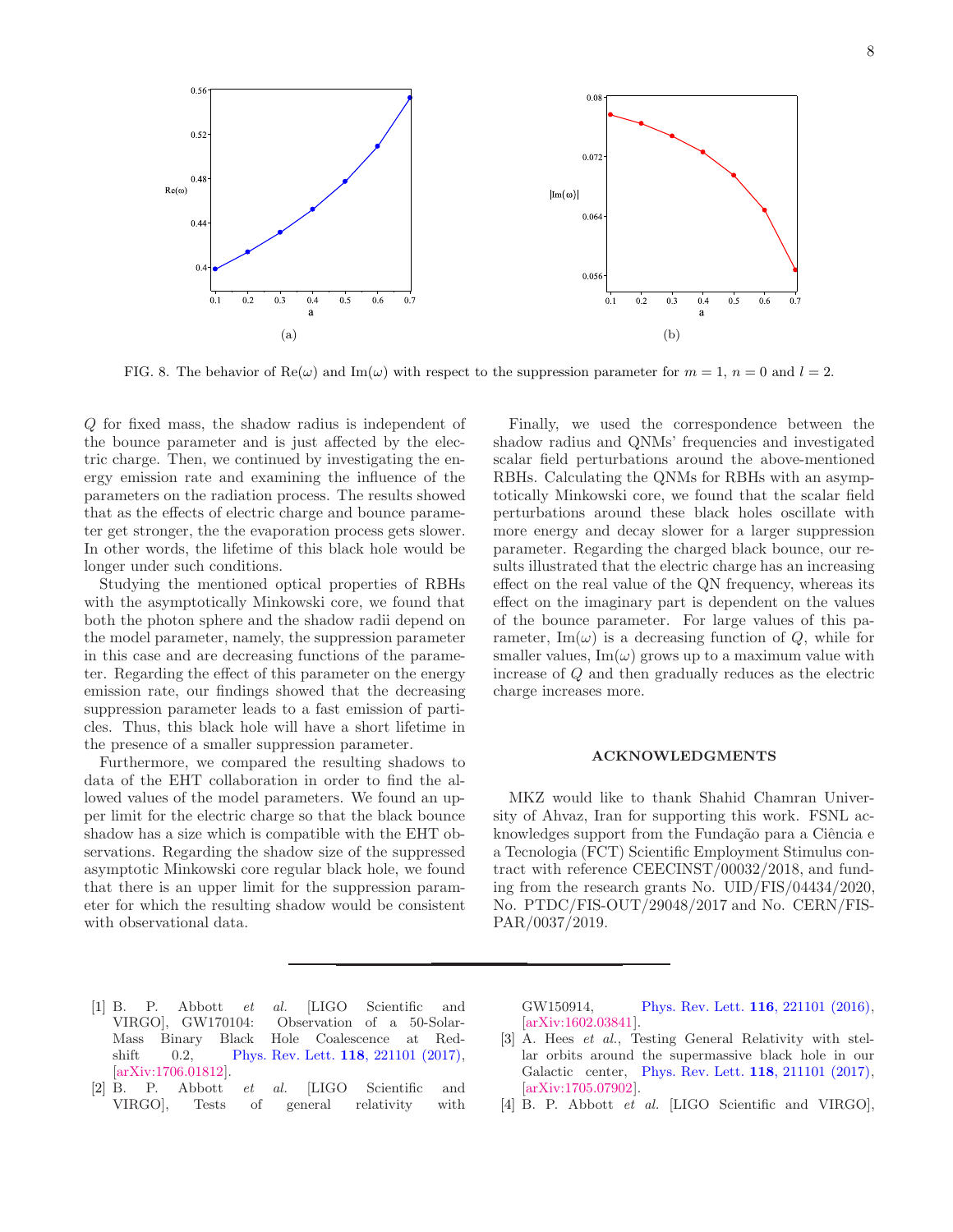Tests of General Relativity with the Binary Black Hole Signals from the LIGO-Virgo Catalog GWTC-1, Phys. Rev. D 100[, 104036 \(2019\),](https://doi.org/10.1103/PhysRevD.100.104036) [\[arXiv:1903.04467\]](https://arxiv.org/abs/1903.04467).

- <span id="page-8-0"></span>[5] R. Abbott et al. [LIGO Scientific and Virgo], Tests of General Relativity with Binary Black Holes from the second LIGO-Virgo Gravitational-Wave Transient Catalog, [arXiv:2010.14529.](https://arxiv.org/abs/2010.14529)
- <span id="page-8-1"></span>[6] L. A. Lopez, V. Hinojosa, Quasinormal modes of Charged Regular Black Hole, [Can. J. Phys](https://doi.org/10.1139/cjp-2019-0572) 99, 1 (2021), [\[arXiv:1810.09034\]](https://arxiv.org/abs/1810.09034).
- <span id="page-8-2"></span>[7] J. Bardeen, Non-singular general-relativistic gravitational collapse, [Proc. Int. Conf. GR5, Tbilisi, \(1968\).](https://doi.org/10.1051/epjconf/201816801001 )
- <span id="page-8-3"></span>[8] K. A. Bronnikov, Regular Magnetic Black Holes and Monopoles from Nonlinear Electrodynamics, Phys. Rev. D 63[, 044005 \(2001\),](https://doi.org/10.1103/PhysRevD.63.044005) [\[arXiv:gr-qc/0006014\]](https://arxiv.org/abs/gr-qc/0006014).
- [9] I. Dymnikova, Regular electrically charged structures in Nonlinear Electrodynamics coupled to General Relativity, [Class. Quant. Grav.](https://doi.org/10.1088/0264-9381/21/18/009) 21, 4417 (2004), [\[arXiv:gr-qc/0407072\]](https://arxiv.org/abs/gr-qc/0407072).
- [10] L. Balart, E. C. Vagenas, Regular black hole metrics and the weak energy condition, [Phys. Lett. B](https://doi.org/10.1016/j.physletb.2014.01.024) 730, 14 (2014), [\[arXiv: 1401.2136\]](https://arxiv.org/abs/1401.2136).
- [11] J. C. S. Neves, A. Saa, Regular rotating black holes and the weak energy condition, [Phys. Lett. B](https://doi.org/10.1016/j.physletb.2014.05.026) 734, 44 (2014), [\[arXiv: 1402.2694\]](https://arxiv.org/abs/1402.2694).
- [12] L. Balart, E.C. Vagenas, Regular black holes with a nonlinear electrodynamics source, Phys. Rev. D 90[, 124045 \(2014\),](https://doi.org/10.1103/PhysRevD.90.124045) [\[arXiv:1408.0306\]](https://arxiv.org/abs/1408.0306).
- [13] A. Kumar, D. Veer Singh, S. G. Ghosh, D-dimensional Bardeen–AdS black holes in Einstein–Gauss–Bonnet theory, [Eur. Phys. J. C](https://doi.org/10.1140/epjc/s10052-019-6773-9) 79, 275 (2019), [\[arXiv:1808.06498\]](https://arxiv.org/abs/1808.06498).
- <span id="page-8-4"></span>[14] F. S. N. Lobo, M. E. Rodrigues, M. V. d. S. Silva, A. Simpson and M. Visser, Novel black-bounce spacetimes: wormholes, regularity, energy conditions, and causal structure, Phys. Rev. D 103[, 084052 \(2021,](https://doi.org/10.1103/PhysRevD.103.084052) [\[arXiv: 2009.12057\]](https://arxiv.org/abs/2009.12057).
- <span id="page-8-5"></span>[15] Y. S. Myung, Y. W. Kim, and Y. J. Park, Entropy of an extremal regular black hole, [Phys. Lett. B](https://doi.org/10.1016/j.physletb.2007.12.007) 659, 832 (2008), [\[arXiv:0705.2478\]](https://arxiv.org/abs/0705.2478).
- <span id="page-8-6"></span>[16] Y. S. Myung, Y. W. Kim, and Y. J. Park, Thermodynamics of regular black hole, [Gen. Relativ. Gravit.](https://doi.org/10.1007/s10714-008-0690-9) **41**, 1051 (2008), [\[arXiv:0708.3145\]](https://arxiv.org/abs/0708.3145).
- [17] R. Aros and M. Estrada, Regular black holes and its thermodynamics in Lovelock gravity, [Eur. Phys. J. C](https://doi.org/10.1140/epjc/s10052-019-6783-7) 79, 259 (2019), [\[arXiv:1901.08724\]](https://arxiv.org/abs/1901.08724).
- <span id="page-8-7"></span>[18] A. Kumar, S. G. Ghosh and S. D. Maharaj, Nonsingular black hole chemistry, [Phys. Dark Univ.](https://doi.org/10.1016/j.dark.2020.100634) 30, 100634 (2020).
- <span id="page-8-8"></span>[19] L. Balart, Quasilocal energy, Komar charge and horizon for regular black holes, [Phys. Lett. B](https://doi.org/10.1016/j.physletb.2010.03.056) 687, 280 (2010), [\[arXiv:0912.0334\]](https://arxiv.org/abs/0912.0334).
- <span id="page-8-9"></span>[20] O. B. Zaslavskii, Regular black holes and energy conditions, [Phys. Lett. B](https://doi.org/10.1016/j.physletb.2010.04.031) 688, 278 (2010), [\[arXiv:1004.2362\]](https://arxiv.org/abs/1004.2362).
- <span id="page-8-10"></span>[21] R. C. Rubio, F. D. Filippo, S. Liberati, C. Pacilio, M. Visser, Inner horizon instability and the unstable cores of regular black holes, [arXiv:2101.05006.](https://arxiv.org/abs/2101.05006)
- <span id="page-8-11"></span>[22] S. G. Ghosh and S. D. Maharaj, Radiating Kerr-like regular black hole, [Eur. Phys. J. C](https://doi.org/10.1140/epjc/s10052-014-3222-7) 75, 7 (2015), [\[arXiv:1410.4043\]](https://arxiv.org/abs/1410.4043).
- <span id="page-8-12"></span>[23] A. Eichhorn, A. Held, Image features of spinning regular black holes based on a locality principle, [arXiv:2103.07473.](https://arxiv.org/abs/2103.07473)
- <span id="page-8-13"></span>[24] S. G. Ghosh, A. Kumar and D. V. Singh, Anti-de Sitter

Hayward black holes in Einstein–Gauss–Bonnet gravity, [Phys. Dark Univ.](https://doi.org/10.1016/j.dark.2020.100660) 30, 100660 (2020).

- <span id="page-8-14"></span>[25] E. N. Saridakis et al. [CANTATA], Modified Gravity and Cosmology: An Update by the CANTATA Network, [arXiv:2105.12582.](https://arxiv.org/abs/2105.12582)
- <span id="page-8-15"></span>[26] K. Akiyama et al. [Event Horizon Telescope], First M87 Event Horizon Telescope Results. I. The Shadow of the Supermassive Black Hole, [Astrophys. J.](https://doi.org/10.3847/2041-8213/ab0ec7) 875, L1 (2019), [\[arXiv:1906.11238\]](https://arxiv.org/abs/1906.11238).
- [27] K. Akiyama et al. [Event Horizon Telescope], First M87 Event Horizon Telescope Results. II. Array and Instrumentation, [Astrophys. J.](https://doi.org/10.3847/2041-8213/ab0c96) 875, L2 (2019), [\[arXiv:1906.11239\]](https://arxiv.org/abs/1906.11239).
- [28] K. Akiyama et al. [Event Horizon Telescope], First M87 Event Horizon Telescope Results. III. Data Processing and Calibration, [Astrophys. J.](https://doi.org/10.3847/2041-8213/ab0c57) 875, L3 (2019), [\[arXiv:1906.11240\]](https://arxiv.org/abs/1906.11240).
- <span id="page-8-16"></span>[29] K. Akiyama et al. [Event Horizon Telescope], First M87 Event Horizon Telescope Results. VI. The Shadow and Mass of the Central Black Hole, [Astrophys. J. Lett.](https://doi.org/10.3847/2041-8213/ab1141) 875, L6 (2019), [\[arXiv:1906.11243\]](https://arxiv.org/abs/1906.11243).
- <span id="page-8-17"></span>[30] J. L. Synge, The escape of photons from gravitationally intense stars, [Mon. Not. R. Astron. Soc.](https://doi.org/10.1093/mnras/131.3.463) 131, 463 (1966).
- <span id="page-8-18"></span>[31] J. P. Luminet, Image of a spherical black hole with thin accretion disk, [Astron. Astrophys](https://ui.adsabs.harvard.edu/abs/1979A&A....75..228L) 75, 228 (1979).
- <span id="page-8-19"></span>[32] A. De Vries, The apparent shape of a rotating charged black hole, closed photon orbits and the bifurcation set A4, [Class. Quantum Grav.](https://iopscience.iop.org/article/10.1088/0264-9381/17/1/309) 17, 123 (2000).
- [33] K. Hioki and U. Miyamoto. Hidden symmetries, null geodesics, and photon capture in the Sen black hole, Phys. Rev. D 78[, 044007 \(2008\),](https://doi.org/10.1103/PhysRevD.78.044007) [\[arXiv:0805.3146\]](https://arxiv.org/abs/0805.3146).
- [34] A. Abdujabbarov , F. Atamurotov , Y. Kucukakca, B. Ahmedov, U. Camci, Shadow of the Ker-Taub-NUT black hole, [Astrophys. Space Sci.](https://link.springer.com/article/10.1007/s10509-012-1337-6) 344, 429 (2013), [\[arXiv:1212.4949\]](https://arxiv.org/abs/1212.4949)
- [35] F. Atamurotov, A. Abdujabbarov, B. Ahmedov, Shadow of rotating non-Kerr black hole, Phys. Rev. D 88[, 064004 \(2013\).](https://journals.aps.org/prd/abstract/10.1103/PhysRevD.88.064004)
- [36] U. Papnoi, F. Atamurotov, S. G. Ghosh, B. Ahmedov, Shadow of five-dimensional rotating Myers-Perry black hole, Phys. Rev. D 90[, 024073 \(2014\),](https://journals.aps.org/prd/abstract/10.1103/PhysRevD.90.024073) [\[arXiv:1407.0834\]](https://arxiv.org/abs/1407.0834).
- [37] V. Perlick, O. Y. Tsupko and G. S. Bisnovatyi-Kogan, Influence of a plasma on the shadow of a spherically symmetric black hole, Phys. Rev. D 92[, 104031 \(2015\),](https://doi.org/10.1103/PhysRevD.92.104031) [\[arXiv:1507.04217\]](https://arxiv.org/abs/1507.04217).
- <span id="page-8-20"></span>[38] P. V. P. Cunha, C. A. R. Herdeiro and M. J. Rodriguez, Does the black hole shadow probe the event horizon geometry?, Phys. Rev. D **97**[, 084020 \(2018\),](https://journals.aps.org/prd/abstract/10.1103/PhysRevD.97.084020) [\[arXiv:1802.02675\]](https://arxiv.org/abs/1802.02675).
- <span id="page-8-21"></span>[39] A. Abdujabbarov, B. Ahmedov, N. Dadhich, F. Atamurotov, Optical properties of a braneworld black hole: Gravitational lensing and retrolensing, Phys. Rev. D 96[, 084017 \(2017\).](https://journals.aps.org/prd/abstract/10.1103/PhysRevD.96.084017)
- <span id="page-8-22"></span>[40] F. Atamurotov, A. Abdujabbarov, B. Ahmedov, Shadow of rotating Horava-Lifshitz black hole, [Astrophys. Space Sci.](https://link.springer.com/article/10.1007/s10509-013-1548-5) 348, 179 (2013).
- [41] A. Abdujabbarov, F. Atamurotov, N. Dadhich, B. Ahmedov, Z. Stuchlik, Energetics and optical properties 6 dimensional rotating black hole in Gauss-Bonnet gravity, [Eur. Phys. J. C](https://link.springer.com/article/10.1140/epjc/s10052-015-3604-5) 75, 399 (2015).
- <span id="page-8-23"></span>[42] F. Atamurotov, S. G. Ghosh, B. Ahmedov, Horizon structure of rotating Einstein-Born-Infeld black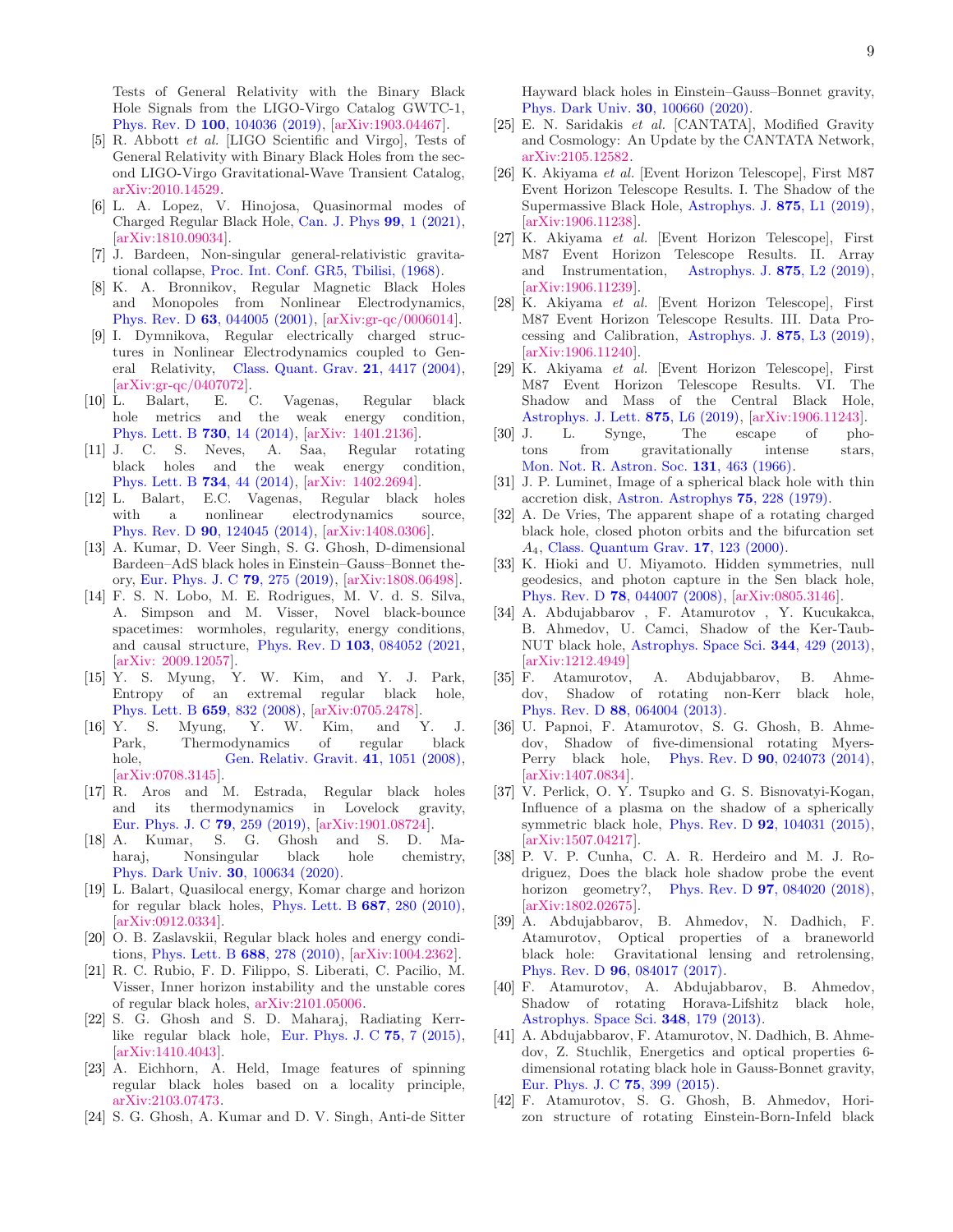holes and shadow, [Eur. Phys. J. C](https://link.springer.com/article/10.1140/epjc/s10052-016-4122-9) **76**, 273 (2016), [\[arXiv: 1506.03690\]](https://arxiv.org/abs/1506.03690).

- <span id="page-9-0"></span>[43] F. Atamurotov, B. Ahmedov, A. Abdujabbarov, Optical properties of black holes in the presence of a plasma: The shadow, Phys. Rev. D 92[, 084005 \(2015\),](https://journals.aps.org/prd/abstract/10.1103/PhysRevD.92.084005) [\[arXiv: 1507.08131\]](https://arxiv.org/abs/1507.08131).
- [44] A. Hakimov, F. Atamurotov, Gravitational lensing by a non-Schwarzschild black hole in a plasma, [Astrophys. Space Sci.](https://link.springer.com/article/10.1007/s10509-016-2702-7) 361, 112 (2016).
- [45] G. Z. Babar, F. Atamurotov, A. Z. Babar, Optical Properties of Kerr-Newman spacetime in the presence of plasma, [Eur. Phys. J. C](https://link.springer.com/article/10.1140/epjc/s10052-020-8346-3) 80, 761 (2020).
- [46] G. Z. Babar, F. Atamurotov,A. Z. Babar, Gravitational Lensing in 4-D Einstein-Gauss-Bonnet gravity in the presence of plasma, [Phys. Dark Univ.](https://doi.org/10.1016/j.dark.2021.100798) 32, 100798 (2021), [\[arXiv: 2103.00316\]](https://arxiv.org/abs/2103.00316).
- <span id="page-9-1"></span>[47] F. Atamurotov, A. Abdujabbarov, J. Rayimbaev, Weak gravitational lensing Schwarzschild-MOG BH in plasma, [Eur. Phys. J. C](https://doi.org/10.1140/epjc/s10052-021-08919-x) 81, 118 (2021).
- <span id="page-9-2"></span>[48] R. Takahashi, Shapes and positions of black hole shadows in accretion disks and spin parame-ters of black holes, [Astrophys. J.](https://iopscience.iop.org/article/10.1086/422403)  $611$ , 996 (2004), [\[arXiv:astro-ph/0405099\]](https://arxiv.org/abs/astro-ph/0405099).
- [49] K. Beckwith and C. Done, Extreme gravitational lensing near rotating black holes, [Mon. Not. R. Astron. Soc.](https://doi.org/10.1111/j.1365-2966.2005.08980.x) 359, 1217 (2005), [\[arXiv:astro-ph/0411339\]](https://arxiv.org/abs/astro-ph/0411339).
- [50] R. Takahashi and K. Y. Watarai, Eclipsing light curves for accretion flows around a rotating black hole and atmospheric effects of the companion star, [Mon. Not. R. Astron. Soc.](https://doi.org/10.1111/j.1365-2966.2006.11262.x) 374, 1515 (2007), [\[arXiv:0704.2643\]](https://arxiv.org/abs/0704.2643).
- [51] K. Hioki and K. I. Maeda, Measurement of the Kerr spin parameter by observation of a compact object's shadow, Phys. Rev. D 80[, 024042 \(2009\),](https://doi.org/10.1103/PhysRevD.80.024042) [\[arXiv:0904.3575\]](https://arxiv.org/abs/0904.3575).
- [52] G. V. Kraniotis, Precise analytic treatment of Kerr and Kerr-(anti) de Sitter black holes as gravitational lenses, [Class. Quant. Grav.](https://doi.org/10.1088/0264-9381/28/8/085021) 28, 085021 (2011), [\[arXiv:1009.5189\]](https://arxiv.org/abs/1009.5189).
- [53] Z. Stuchlik, D. Charbulak and J. Schee, Light escape cones in local reference frames of Kerr-de Sitter black hole spacetimes and related black hole shadows, [Eur. Phys. J. C](https://doi.org/10.1140/epjc/s10052-018-5578-6) 78, 180 (2018), [\[arXiv:1811.00072\]](https://arxiv.org/abs/1811.00072).
- [54] R. Kumar and S. G. Ghosh, Black hole parameters estimation from its shadow, [Astrophys. J](https://doi.org/10.3847/1538-4357/ab77b0) 892, 78 (2020), [\[arXiv:1811.01260\]](https://arxiv.org/abs/1811.01260).
- <span id="page-9-3"></span>[55] S. W. Wei, Y. C. Zou, Y. X. Liu, and R. B. Mann, Curvature radius and Kerr black hole shadow, JCAP 1908[, 030 \(2019\),](https://doi.org/10.1088/1475-7516/2019/08/030) [\[arXiv:1904.07710\]](https://arxiv.org/abs/1904.07710).
- <span id="page-9-4"></span>[56] M. Guerrero, G. J. Olmo, D. Rubiera-Garcia and D. S. C. Gómez, Shadows and optical appearance of black bounces illuminated by a thin accretion disk, [arXiv:2105.15073.](https://arxiv.org/abs/2105.15073)
- <span id="page-9-5"></span>[57] J. R. Nascimento, A. Yu. Petrov, P. J. Porfirio, A. R. Soares, Gravitational lensing in a black-bounce traversable wormhole spacetime, Phys. Rev. D 102[, 044021 \(2020\),](https://journals.aps.org/prd/abstract/10.1103/PhysRevD.102.044021) [\[arXiv:2005.13096\]](https://arxiv.org/abs/2005.13096).
- [58] N. Tsukamoto, Gravitational lensing in the Simpson-Visser black-bounce spacetime in a strong deflection limit, Phys. Rev. D **103**[, 024033 \(2021\),](https://journals.aps.org/prd/abstract/10.1103/PhysRevD.103.024033) [\[arXiv:2011.03932\]](https://arxiv.org/abs/2011.03932).
- [59] Kirill A. Bronnikov, Roman A. Konoplya, Thomas D. Pappas, General parametrization of wormhole spacetimes

and its application to shadows and quasinormal modes, [arXiv:2102.10679.](https://arxiv.org/abs/2102.10679)

- <span id="page-9-6"></span>[60] N. Tsukamoto, Gravitational lensing by two photon spheres in a black-bounce spacetime in strong deflection limits, [arXiv:2105.14336.](https://arxiv.org/abs/2105.14336)
- <span id="page-9-7"></span>[61] Haroldo C. D. Lima Junior, Carolina L. Benone, Luís C. B. Crispino, Scalar absorption: Black holes versus wormholes, Phys. Rev. D 101[, 124009 \(2020\),](https://journals.aps.org/prd/abstract/10.1103/PhysRevD.101.124009)[\[arXiv: 2006.03967\]](https://arxiv.org/abs/2006.03967)
- <span id="page-9-8"></span>[62] Haroldo C. D. Lima Junior, Luís C. B. Crispino, Pedro V. P. Cunha, Carlos A. R. Herdeiro, Can different black holes cast the same shadow?, Phys. Rev. D 103[, 084040 \(2021\),](https://journals.aps.org/prd/abstract/10.1103/PhysRevD.103.084040) [\[arXiv:2102.07034\]](https://arxiv.org/abs/2102.07034).
- <span id="page-9-9"></span>[63] A. Simpson and M. Visser, Regular black holes with asymptotically Minkowski cores, Universe 6[, 8 \(2019\),](https://doi.org/10.3390/universe6010008) [\[arXiv:1911.01020\]](https://arxiv.org/abs/1911.01020).
- <span id="page-9-10"></span>[64] T. Berry, F. S. N. Lobo, A. Simpson and M. Visser, Thin–shell traversable wormhole crafted from a regular black hole with asymptotically Minkowski core, Phys. Rev. D 102[, 064054 \(2020\),](https://doi.org/10.1103/PhysRevD.102.064054) [\[arXiv:2008.07046\]](https://arxiv.org/abs/2008.07046).
- <span id="page-9-11"></span>[65] E. Franzin, S. Liberati, J. Mazza, A. Simpson, M. Visser, Charged black-bounce spacetimes, [arXiv: 2104.11376.](https://arxiv.org/abs/2104.11376)
- <span id="page-9-12"></span>[66] A. Belhaj, L. Chakhchi, H. El Moumni, J. Khalloufi and K. Masmar, Thermal image and phase transitions of charged AdS black holes using shadow analysis, [Int. J. Mod. Phys. A](https://www.worldscientific.com/doi/abs/10.1142/S0217751X20501705) **27**, 2050170 (2020), [\[arXiv:2005.05893\]](https://arxiv.org/abs/2005.05893).
- <span id="page-9-13"></span>[67] H. Lu and H. D. Lyu, Schwarzschild black holes have the largest size, Phys. Rev. D **101**[, 044059 \(2020\),](https://doi.org/10.1103/PhysRevD.101.044059) [\[arXiv:1911.02019\]](https://arxiv.org/abs/1911.02019).
- <span id="page-9-14"></span>[68] S. W. Wei and Y. X. Liu, Observing the shadow of Einstein-Maxwell-Dilaton-Axion black hole, JCAP 11[, 063 \(2013\),](https://doi.org/10.1088/1475-7516/2013/11/063) [\[arXiv:1311.4251\]](https://arxiv.org/abs/1311.4251).
- [69] A. Belhaj, M. Benali, A. El Balali, H. El Moumni and S. E. Ennadifi, Deflection Angle and Shadow Behaviors of Quintessential Black Holes in arbitrary Dimensions, [arXiv:2006.01078.](https://arxiv.org/abs/2006.01078)
- <span id="page-9-15"></span>[70] A. Belhaj, M. Benali, A. El Balali, W. El Hadri and H. El Moumni, Shadows of Charged and Rotating Black Holes with a Cosmological Constant, [arXiv:2007.09058.](https://arxiv.org/abs/2007.09058)
- <span id="page-9-16"></span>[71] C. Bambi, K. Freese, S. Vagnozzi and L. Visinelli, Testing the rotational nature of the supermassive object M87\* from the circularity and size of its first image, Phys. Rev. D 100[, 044057 \(2019\),](https://doi.org/10.1103/PhysRevD.100.044057) [\[arXiv:1904.12983\]](https://arxiv.org/abs/1904.12983).
- <span id="page-9-17"></span>[72] A. Allahyari, M. Khodadi, S. Vagnozzi and D. F. Mota, Magnetically charged black holes from nonlinear electrodynamics and the Event Horizon Telescope, JCAP 02[, 003 \(2020\),](https://iopscience.iop.org/article/10.1088/1475-7516/2020/02/003) [\[arXiv:1912.08231\]](https://arxiv.org/abs/1912.08231).
- <span id="page-9-18"></span>[73] B. F. Schutz and C. M. Will, Black hole normal modes - A semianalytic approach, [Astrophys. J.](https://dx.doi.org/10.1086/184453) 291, L33 (1985).
- <span id="page-9-19"></span>[74] G. T. Horowitz and V. E. Hubeny, Quasinormal Modes of AdS Black Holes and the Approach to Thermal Equilibrium, Phys. Rev. D 62[, 024027 \(2000\),](https://journals.aps.org/prd/abstract/10.1103/PhysRevD.62.024027) [\[arXiv:hep-th/9909056\]](https://arxiv.org/abs/hep-th/9909056).
- <span id="page-9-20"></span>[75] A. O. Starinets, Quasinormal Modes of Near Extremal Black Branes, Phys. Rev. D 66[, 124013 \(2002\),](https://journals.aps.org/prd/abstract/10.1103/PhysRevD.66.124013) [\[arXiv:hep-th/0207133\]](https://arxiv.org/abs/hep-th/0207133).
- <span id="page-9-21"></span>[76] L. Motl and A. Neitzke, Asymptotic black hole quasinormal frequencies, [Adv. Theor. Math. Phys.](https://dx.doi.org/10.4310/ATMP.2003.v7.n2.a4) 7, 307 (2003), [\[arXiv:hep-th/0301173\]](https://arxiv.org/abs/hep-th/0301173).
- <span id="page-9-22"></span>[77] S. Fernando, Gravitational perturbation and quasinormal modes of charged black holes in Einstein-Born-Infeld gravity, [Gen. Rel. Grav.](https://link.springer.com/article/10.1007/s10714-005-0044-9) 37, 585 (2005),  $\arXiv:hep-th/0407062$ .